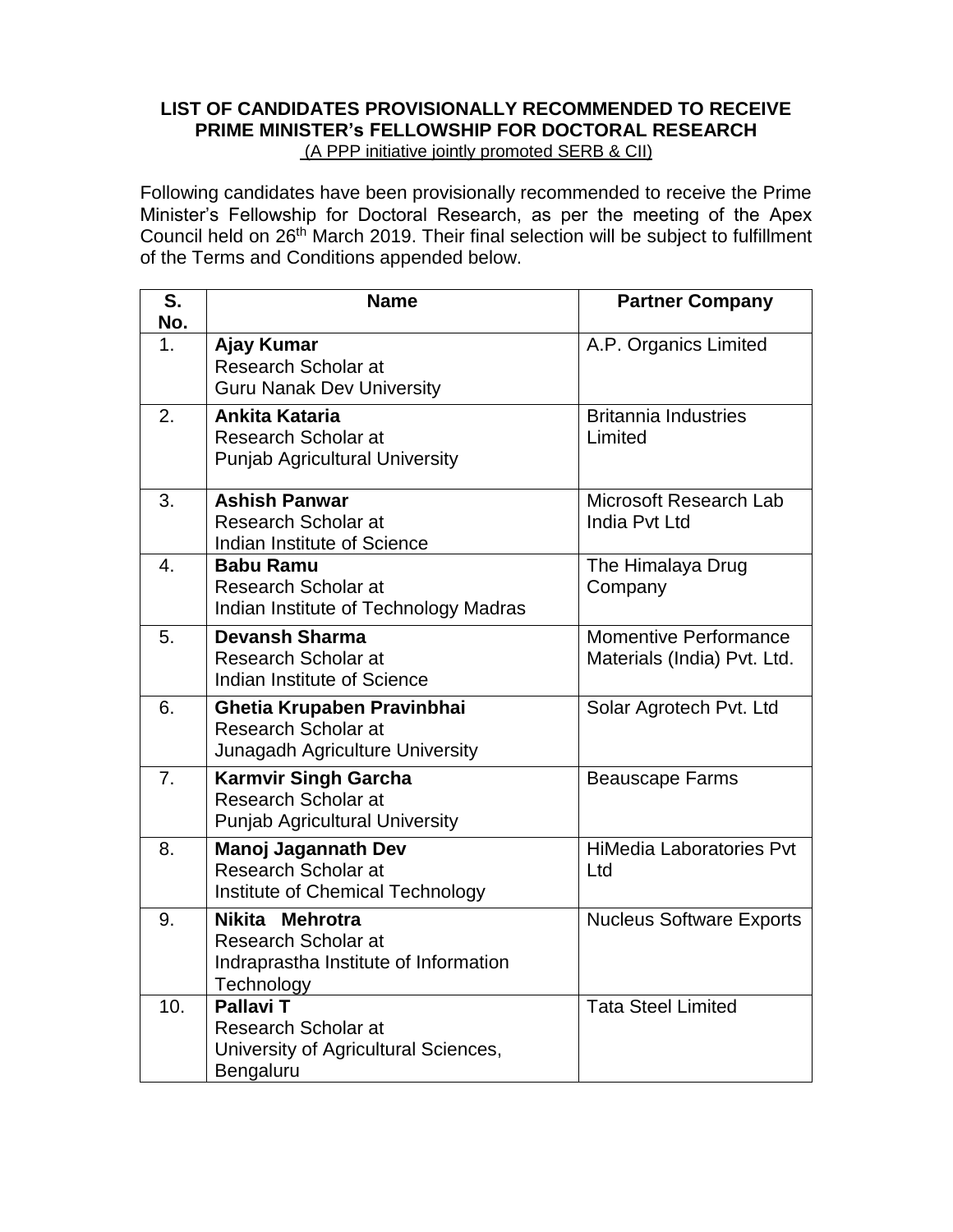| 11. | <b>Pramod Raghunath Ubare</b><br>Research Scholar at<br>College of Engineering Pune, Savitribai<br><b>Phule Pune University</b> | Hella India Automotive<br>Pvt. Ltd. |
|-----|---------------------------------------------------------------------------------------------------------------------------------|-------------------------------------|
| 12. | <b>Ram Kishore Sankaralingam</b><br>Research Scholar at<br>Indian Institute of Technology, Madras                               | <b>Mahindra Electric</b>            |
| 13. | <b>Snehal Dattatraya Ganjave</b><br>Research Scholar at<br>Indian Institute of Technology, Bombay                               | <b>Pulse Pharmaceuticals</b>        |
| 14. | Virmal Shreeprakash Jain<br>Research Scholar at<br>Indian Institute of Technology, Bombay                                       | Praj Industries Ltd                 |
| 15. | <b>Vaishnavi Pandey</b><br>Research Scholar at<br>King George's Medical University,<br>Lucknow                                  | Hugo-de-Vries<br>Biological's       |

# Terms and Conditions

# **Eligibility**

- 1. Candidates should be enrolled in full-time PhD course, for not more than 14 months from the date of application, in Science / Technology / Engineering / Agriculture / Medicine stream in any recognized Indian university or institute or research laboratory in India.
- 2. They should also have identified an industry partner who is willing to support their research with scholarship amount equivalent to that being provided by SERB.
- 3. The proposed research topic should qualify on criteria of industrial relevance.
- 4. The candidate should be willing to work in / with industry on specific projects.
- 5. The selected Fellow will cease to receive any other scholarship or salary from any source which he / she may be receiving before the award of the Prime Minister's Fellowship.

## **Intellectual Property Rights**

- 6. All issues pertaining to IP arising out of the research project will be decided mutually by the industry partner, institute and the researcher. They will be required to sign an agreement on plain paper listing out the timelines for the researcher and the sharing of intellectual property.
- 7. All publications / patents by the Fellow, arising from the work under this Fellowship must contain an acknowledgement of funding from SERB, Industry and CII.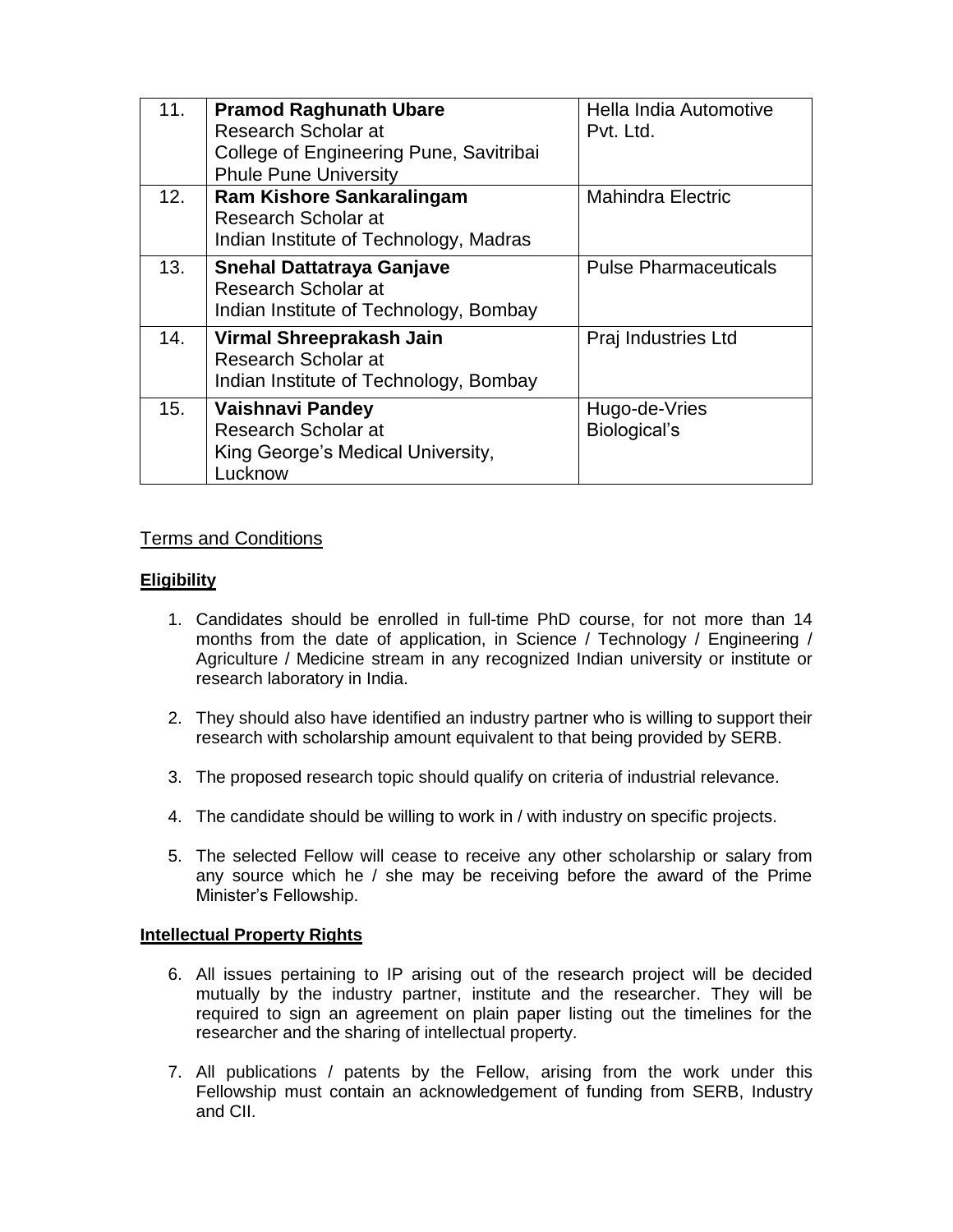#### **Review Process**

- 8. The Fellow will be required to submit a written progress report to the Apex Council every academic year.
- 9. Based on this, there will be an annual review of the progress made.
- 10. Subsequent release of funds will be based on the satisfactory progress of the work done and letters of recommendation from research guide and industry mentor / guide.

#### **Transfer to other Institute**

11. Once accepted, the offer for implementing the Prime Minister's Fellowship at a particular university / institute / laboratory in the country will not be allowed to be transferred to any other university / institute / laboratory.

#### **General Terms**

- 12. The Prime Minister's Fellowship shall be tenable for a maximum period of four years or completion of the PhD programmes (i.e. till the final defence of the PhD thesis), whichever is earlier.
- 13. It will be the responsibility of the Fellow's guide and the host institute to ensure that if the Fellow leaves his / her institution, or is not dedicating sufficient time or effort to the project, the industry partner, industry mentor and CII will be informed immediately.
- 14. If the host institute recognizes that for personal, professional or other reasons the researcher wishes to terminate his / her Fellowship prematurely, then this action should be taken in consultation with CII.
- 15. Should the Fellow be unable for medical reasons to pursue his / her studies in accordance with the Terms and Conditions of the Fellowship, he / she must inform CII within two weeks of such a situation coming to his / her attention. In such situations, CII will have the right to defer (for a maximum period of nine months) or close the Fellowship.
- 16. These Terms and Conditions will be governed by and construed in accordance with the Indian Penal Code and all parties will expressly and irrevocably submit to the word of the Apex Council in case of any dispute. If the dispute remains unresolved, then final arbitration will rest with Secretary, DST.
- 17. Good practices will be observed in relation to data management, protection and security.
- 18. It is the responsibility of the Fellow to inform CII of any change of address, telephone, or e-mail within two weeks of any such change.
- 19. SERB and CII reserve the right to revise the Terms and Conditions of this scheme at any time.